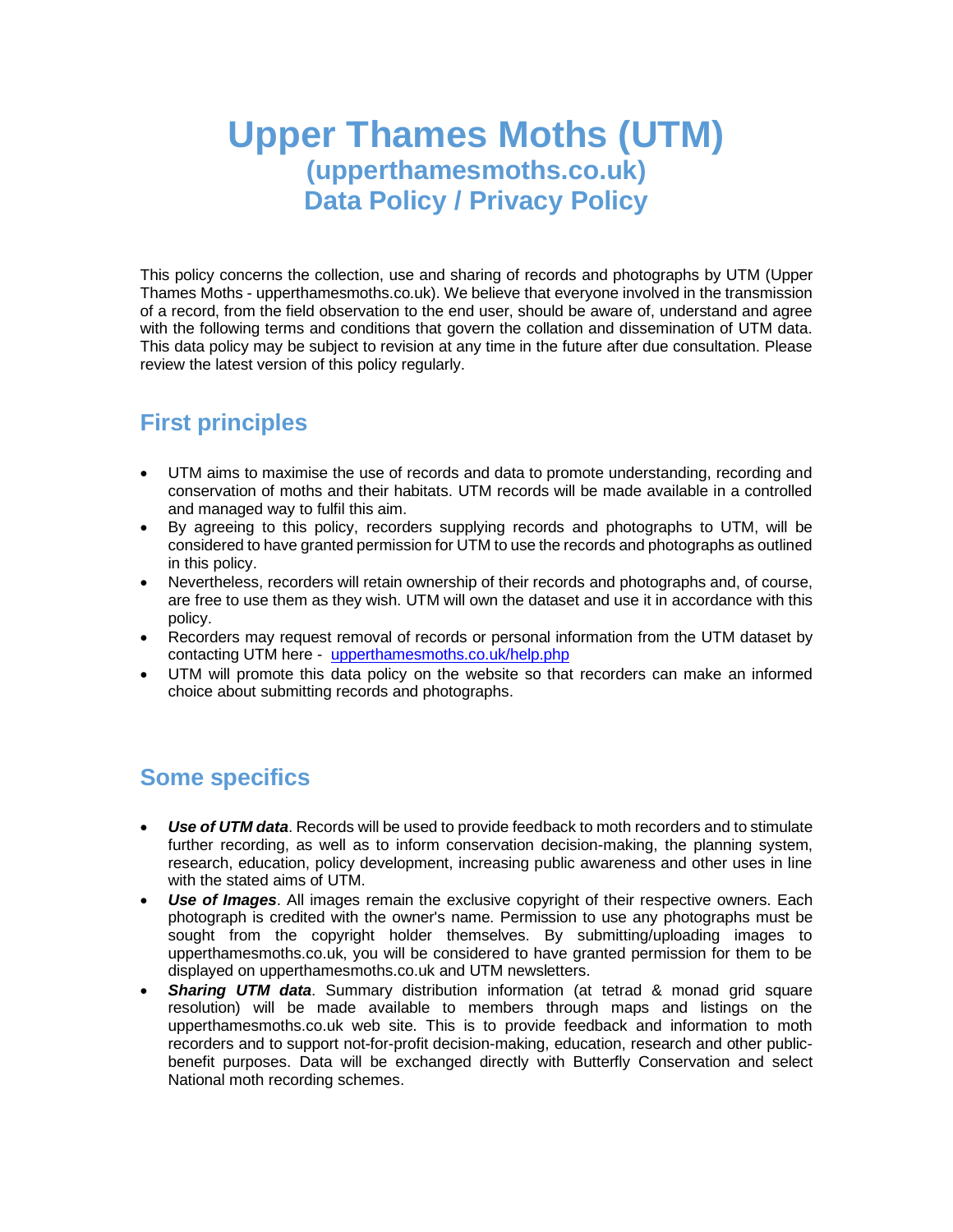• *Restrictions*. UTM reserve the right to refuse requests for data. Access to data may be restricted if making data available increases the risk of damage to moth populations and habitats or undermines in any way the collation of volunteered records through UTM. Records of an agreed list of species (shown in Appendix 1) are considered to be sensitive and will not be made openly available.

#### **Personal details**

- *What personal data do we hold?* We hold personal data consisting of your name, address, email address and phone number (when provided). This is stored electronically and securely and will be managed in accordance with the EU General Data Protection Regulation (GDPR) or subsequent legal provisions.
- *What personal data do we share?* We only share your name. You are considered to have granted permission for UTM to publish your name on the upperthamesmoths.co.uk web site unless otherwise informed.
- *What data don't we share?* Your address and contact details will not be published on upperthamesmoths.co.uk or any UTM affiliated web sites, social media or UTM newsletters without your permission. Your postal address and contact details will not be made available to the general public or third parties without your permission.
- **Can I see my personal data?** You have the right to request a copy of the information that we hold about you. If you would like a copy of some or all of your personal information please contact us here - [upperthamesmoths.co.uk/help.php](https://suffolkmoths.co.uk/help.php) You may also request the removal of personal information.
- *Are you happy?* GDPR states that all personal data held should be on an opt in basis. We want to be sure you wish to remain on our system, if you wish to opt out this can be done by contacting us here - [upperthamesmoths.co.uk/help.php](https://suffolkmoths.co.uk/help.php)

## **Website**

You agree to use the upperthamesmoths.co.uk website only for lawful purposes and in a way that does not infringe the rights of or restrict or inhibit anyone else's use and enjoyment of the Site.

The website may contain material, views and opinions that are not representative of UTM. You agree that all content is provided on an "as is" basis and that the Website is intended for general use without any specific purpose. You accept that this Website is not guaranteed to be free of errors and may not be available uninterrupted at all times. Under no circumstances will UTM be liable for any of the following losses or damage (whether such losses are foreseen, foreseeable, known or otherwise): (a) loss of data; (b) loss of revenue or anticipated profits; (c) loss of business; (d) loss of opportunity; (e) loss of goodwill or injury to reputation; (f) losses suffered by third parties; or (g) any other loss indirect, consequential, special or exemplary damages arising from the use of the Site regardless of the form of action.

*Cookies*. Cookies are small pieces of information left on your computer that identify you.

UTM may set cookies on your computer. In most cases the functionality of the website will remain whilst logged on if you choose not to accept cookies. Whilst logged off you may experience some limitation of services if you choose not to accept cookies.